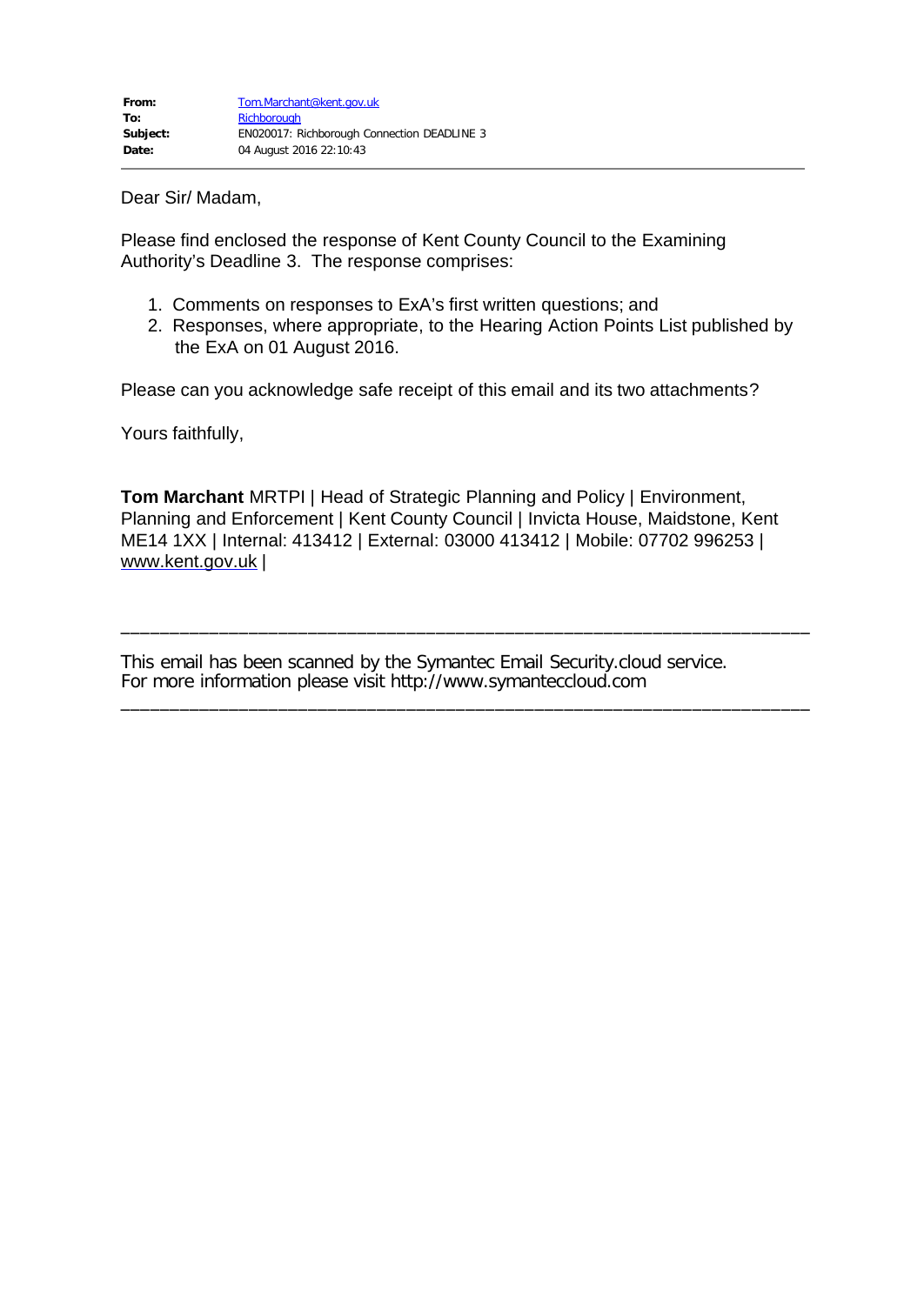

Ms. Frances Fernandes Lead Member of the Panel of Examining Inspectors The Planning Inspectorate 3C Eagle Wing Temple Quay House 2 The Square Bristol BS1 6PN

**Environment, Planning and Enforcement** Invicta House County Hall Maidstone ME14 1XX

 Phone: 03000 418827 Ask for: Katie Stewart Email: katie.stewart@kent.gov.uk

4 August 2016

Dear Ms. Fernandes,

## **Re: Application by National Grid for an Order Granting Development Consent for the Richborough Connection Project – DEADLINE 3**

#### Comments on responses to Examining Authority's first written questions

Kent County Council (KCC) would like to make one comment on the response made by National Grid to **Q1.7.4**, relating to the landscape assessments in the Connection Options Report (COR ref. APP-133) which are at variance with the Environment Statement (ES).

National Grid has responded to Q1.7.4 by stating that the COR was not a detailed appraisal and it relied heavily upon the relevant published landscape character assessments which in some cases were taken *"as read"*.

The County Council considers that the National Grid response does not accord with the landscape methodology explained in the COR. The COR is a '*Stage 3*' document dealing with '*detailed routeing and siting*' (paragraph 2.9, page 4) and consequently the methodology, whilst not as detailed as the ES, indicates that a more comprehensive and independent assessment of landscape character was carried out than is indicated in answer to Q1.7.4.

The COR methodology is set at Appendix 3. It states that, "*Desk based studies have been supplemented by field assessment of both landscape character and assessment of existing features which shape the character of the landscape"* (paragraph 3, page 239).

Paragraph 7 (page 240) explains how sensitivity and susceptibility to the particular development has been assessed: "*The baseline conditions also consider landscape sensitivity, which considers the susceptibility to change of the landscape from the proposed development without suffering detrimental effects on its character. This can vary depending on the existing land use,*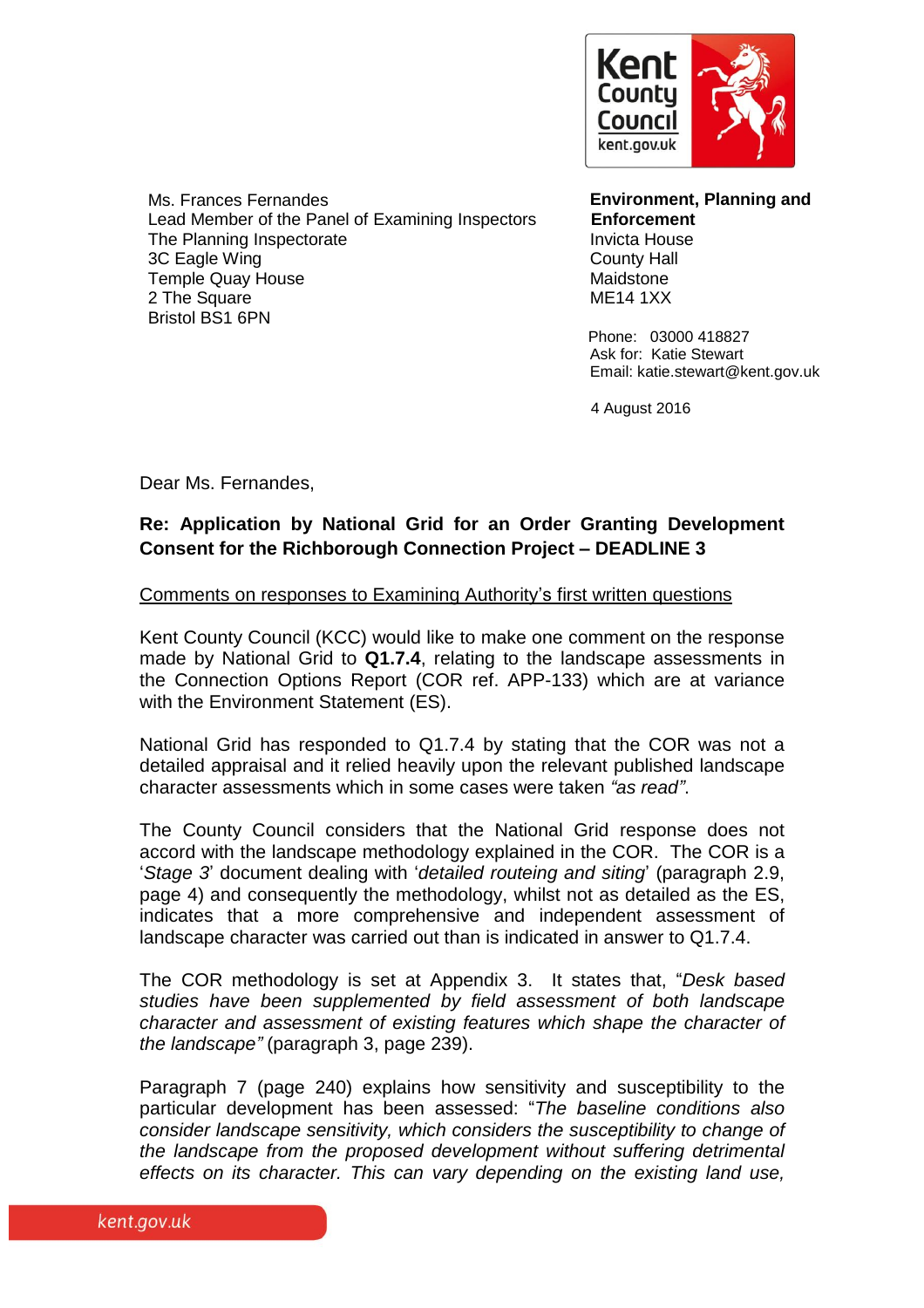*pattern and scale of the landscape, visual enclosure or openness and the landscape's value. In accordance with paragraph 5.39 of GLVIA3 landscape sensitivity combines judgements of the landscape's susceptibility to change to the type of development proposed (i.e. the degree to which the landscape can accommodate the proposed change without suffering detrimental effects on its character), and the value attached to the landscape."*

KCC contends that the COR methodology is sound. Consequently the lower sensitivities of landscape receptors reported in the ES (which are not agreed by the County Council) have yet to be adequately explained by National Grid.

### Issue Specific Hearing on the draft Development Consent Order 28 July 2016: Hearing Actions Points List

The County Council has considered the Hearing Action Points List published by the Examining Authority on 01 August 2016 and for ease of reference, responds, where appropriate, in a similar format:

| <b>Action</b>                                              | <b>Party</b>   | <b>KCC response</b>                                                                       |
|------------------------------------------------------------|----------------|-------------------------------------------------------------------------------------------|
| 12: Provide a list of sites                                | Kent           | Schedule 6 relates to physical alterations to                                             |
| require<br>that<br>temporary                               | County         | the highway (albeit temporary) rather than                                                |
| alterations to be included                                 | Council        | traffic regulation orders (Schedule 12) so                                                |
| 12<br><b>Schedule</b><br>and<br>in                         |                | can remain separate.                                                                      |
| consider whether<br>they                                   |                |                                                                                           |
| should also be included in                                 |                |                                                                                           |
| Schedule 6                                                 |                |                                                                                           |
|                                                            |                |                                                                                           |
| <b>13:</b> Respond on whether                              | Kent           | Yes - content.                                                                            |
| they are content with the                                  | County         |                                                                                           |
| amendments in relation to                                  | Council        |                                                                                           |
| <b>Public Rights of Way</b>                                |                |                                                                                           |
|                                                            |                |                                                                                           |
| Article 41: Provide<br>23:<br>clarification of concerns in | Kent<br>County | As Local Highway Authority, only requires<br>the maintenance of the required sight lines. |
| relation to this article                                   | Council        | Only interest in trees or shrubs is for those                                             |
|                                                            |                | that obstruct the required visibility above a                                             |
|                                                            |                | height of 1.05 m and below 2.0 m within the                                               |
|                                                            |                | splay i.e. 43.0 m x 2.40 m x 43.0 m.                                                      |
|                                                            |                |                                                                                           |
| 40:<br>Requirement<br>8:                                   | The            | Please see appendix to this letter.                                                       |
| Submit comments on the                                     | Councils       |                                                                                           |
| concept mitigation plans                                   |                |                                                                                           |
|                                                            |                |                                                                                           |
| 41:<br>Requirement<br>8:                                   | The            | No<br>comments at this<br>Position<br>stage.                                              |
| <b>Submit</b><br>comments<br><b>on</b>                     | Councils       | reserved pending further discussion with                                                  |
| suggested locations<br>that                                |                | National Grid (scheduled w/c 15 August                                                    |
| would<br>benefit<br>from                                   |                | 2016). Subject to agreement of Examining                                                  |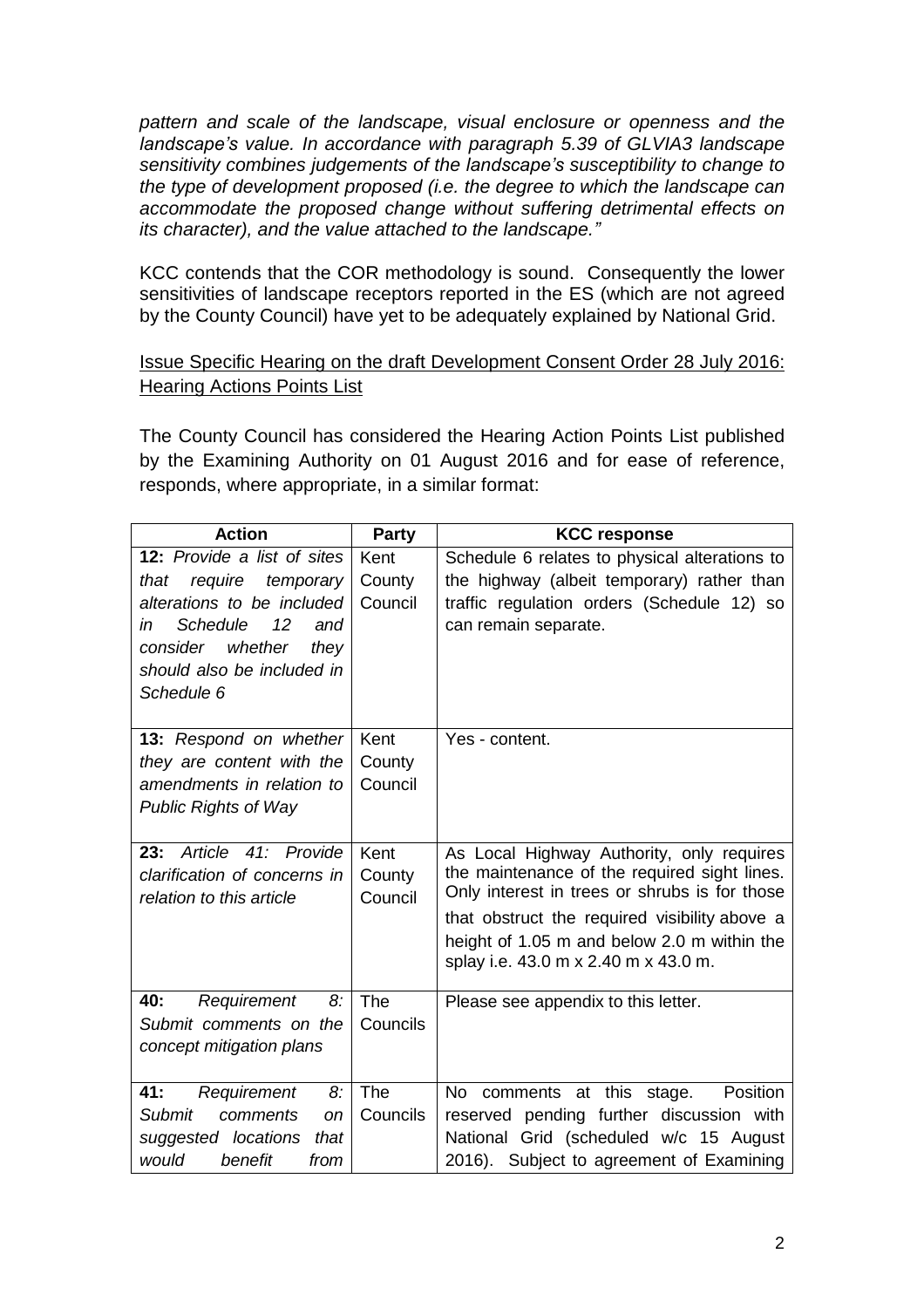| advance planting                                                                                                                                                                |                                                   | Authority, comments to be submitted at<br>Deadline 4.                                                                                                                                                                                                                          |
|---------------------------------------------------------------------------------------------------------------------------------------------------------------------------------|---------------------------------------------------|--------------------------------------------------------------------------------------------------------------------------------------------------------------------------------------------------------------------------------------------------------------------------------|
| 16: $\vert$<br>45:<br>Requirement<br><b>Submit</b><br>agreement<br><sub>on</sub><br>wording                                                                                     | National<br>Grid and<br>Kent<br>County<br>Council | Agreement reached on 01 August 2016.<br>National Grid to supply wording.                                                                                                                                                                                                       |
| 49: Schedule 4: Provide<br>clarification<br>Οf<br>requirements for vehicle<br>marking scheme, highway<br>signage scheme, travel<br>plan and traffic incident<br>management plan | Kent<br>County<br>Council                         | is no requirement for<br>There<br>these<br>$\mathsf{I}$<br>Schedule 3 and therefore no need for<br>discharge in Schedule 4. Satisfied with<br>of<br>the<br>Construction<br>Traffic<br>content<br>Management Plan (APP-068) and the<br>Statement of Common Ground (ref. 8.4.5*) |

\*KCC notes that this is not included in the Examination Library as a 'REP2-xxx' document.

#### Other Matters

KCC notes that a second Issue Specific Hearing on the draft Development Consent Order is scheduled for 27 September 2016. The County Council would like to assist the Examining Authority throughout the Examination process as far as practically possible. If the Examining Authority has any further questions relating to the local highway or Public Rights of Way, I respectfully ask that consideration is given to notifying KCC in advance to ensure that the appropriate lead officers can be present.

If you require further information or clarification on any matter, please do not hesitate to contact me.

Yours sincerely,

**Katie Stewart**  Director - Environment, Planning and Enforcement

Appendix 1: Action 40 - comments on the concept mitigation plans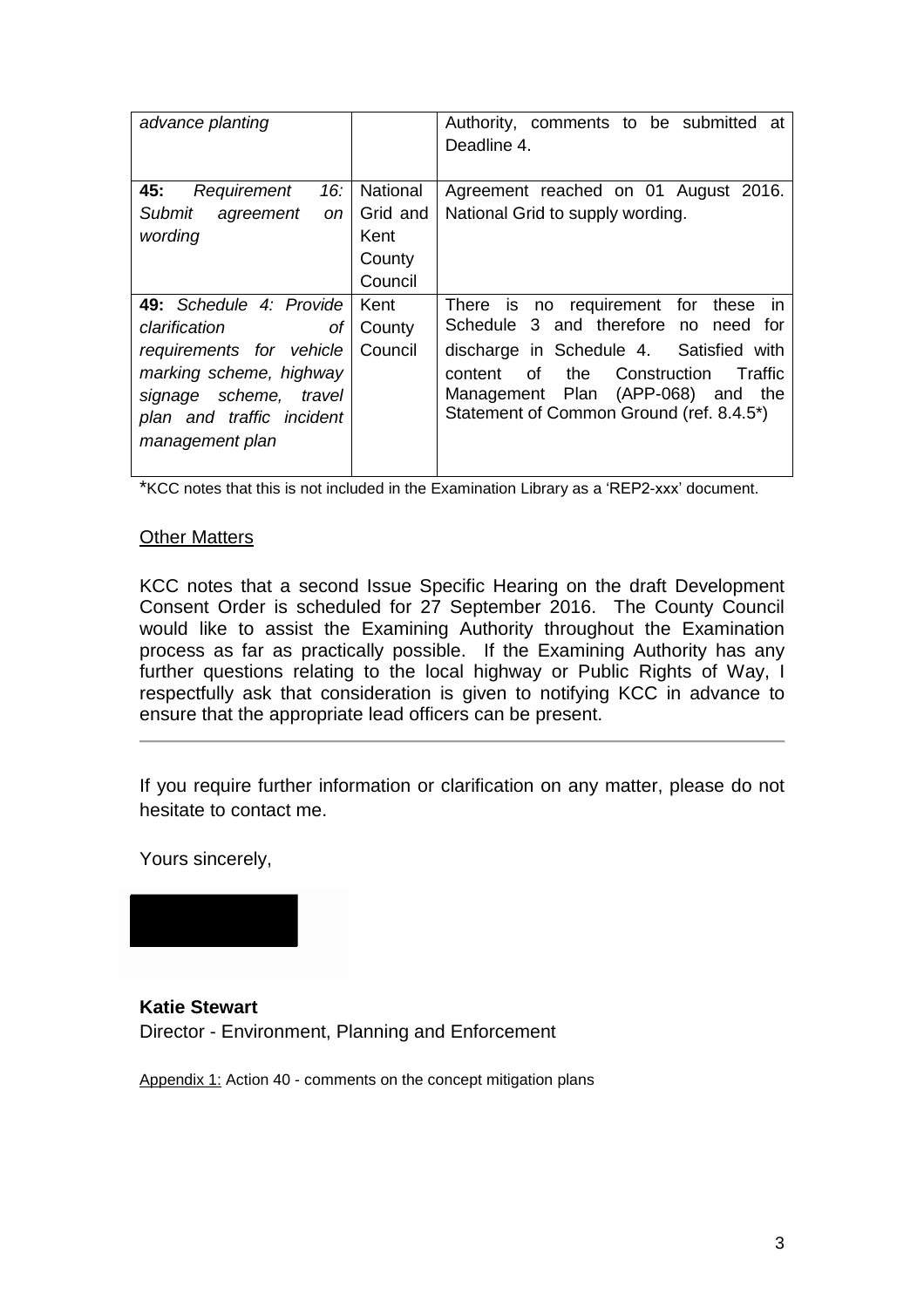# **Appendix 1: Action 40 - comments on the concept mitigation plans**

| 3.1                | <b>Species selection</b>                                                                                                                                                                                                                                                                                                                                                                                                                                                                                                                                                                                                                                                              |
|--------------------|---------------------------------------------------------------------------------------------------------------------------------------------------------------------------------------------------------------------------------------------------------------------------------------------------------------------------------------------------------------------------------------------------------------------------------------------------------------------------------------------------------------------------------------------------------------------------------------------------------------------------------------------------------------------------------------|
|                    | The use of standardised species mixes appears to be rather 'broad brush' in its<br>approach and it is not clear how the replacement planting and seed mixtures<br>relate to the plant assemblages that are removed. Whilst KCC understands that<br>the applicant would like to avoid a complex planting plan for each plot, it would<br>wish to see consideration of a greater range of species mixes to more fully<br>reflect the different types of woodlands and hedgerows resulting from different<br>soil and moisture regimes across the substantial length of the route.                                                                                                       |
|                    | Reference to the National Vegetation Classification (NVC) of existing vegetation<br>may be helpful in tailoring suitable species mixes more precisely across the<br>scheme. A useful reference is Woodland Creation for Wildlife: A Guide to<br>Creating New Woodland for Wildlife in Kent and East Sussex, David Blakesley,<br>Aug 2006 (this is now out of print unfortunately but is available to purchase<br>online). English Woodland Grant Scheme, Operations Note 4, National<br>Vegetation Classification (NVC) 2008 and DMRB Volume 10 The Good Roads<br>Guide are also recommended.                                                                                         |
|                    | The use of species appropriate to the local environment will also reinforce<br>landscape character. It would also be helpful if the standard descriptions could<br>be explained in more detail, especially to emphasise the primary and/ or<br>secondary purposes of the planting. For instance 'Wet Woodland' may have a<br>primary ecological function and a secondary screening function. 'Standard<br>Coppice' may aim to recreate existing woodland of high nature conservation<br>value and the rationale behind this should be further explained.                                                                                                                              |
| Table 3.1<br>Mix A | <b>Standard Coppice</b><br>Whilst the use of a coppiced mixture is welcomed, are agreements in place to<br>ensure the active management of the woodland on a coppice rotation?                                                                                                                                                                                                                                                                                                                                                                                                                                                                                                        |
|                    | KCC questions the rationale behind the use of Wych Elm in the light of Dutch<br>Elm Disease (unless this relates to the use of potential disease resistant micro-<br>propagated material such as the experimental project led by The Conservation<br>Foundation The Great British Elm Experiment which would be welcomed and<br>would be worthy of additional long term monitoring).                                                                                                                                                                                                                                                                                                  |
|                    | There is a large proportion of high forest tree species and consideration should<br>be given to increasing the proportion of understorey species to avoid the need<br>for extensive thinning. For instance refer to HA 56/92: The Good Roads Guide:<br>New Roads: Planting, Vegetation and Soils - 12.13 Planting and Thinning Grids.<br>A wide grid spacing for trees with random groups of understorey species (e.g.<br>groups of 10-20 of each species) may be a better approach than 'random<br>allocation' especially in extensive areas of woodland. E.g. a 1:8 tree/ shrub mix<br>on a 1.5m grid is recommended as low maintenance as this does not require<br>early thinning. |
| Table 3.1<br>Mix B | <b>Standard Slow Growing</b><br>Should 'Standard Slow Growing' be 'Standard Low Growing'?                                                                                                                                                                                                                                                                                                                                                                                                                                                                                                                                                                                             |
|                    |                                                                                                                                                                                                                                                                                                                                                                                                                                                                                                                                                                                                                                                                                       |
|                    | This appears as a rather random mixture of shrubs and smaller trees and does<br>not reflect NVC principles reflecting different habitats.                                                                                                                                                                                                                                                                                                                                                                                                                                                                                                                                             |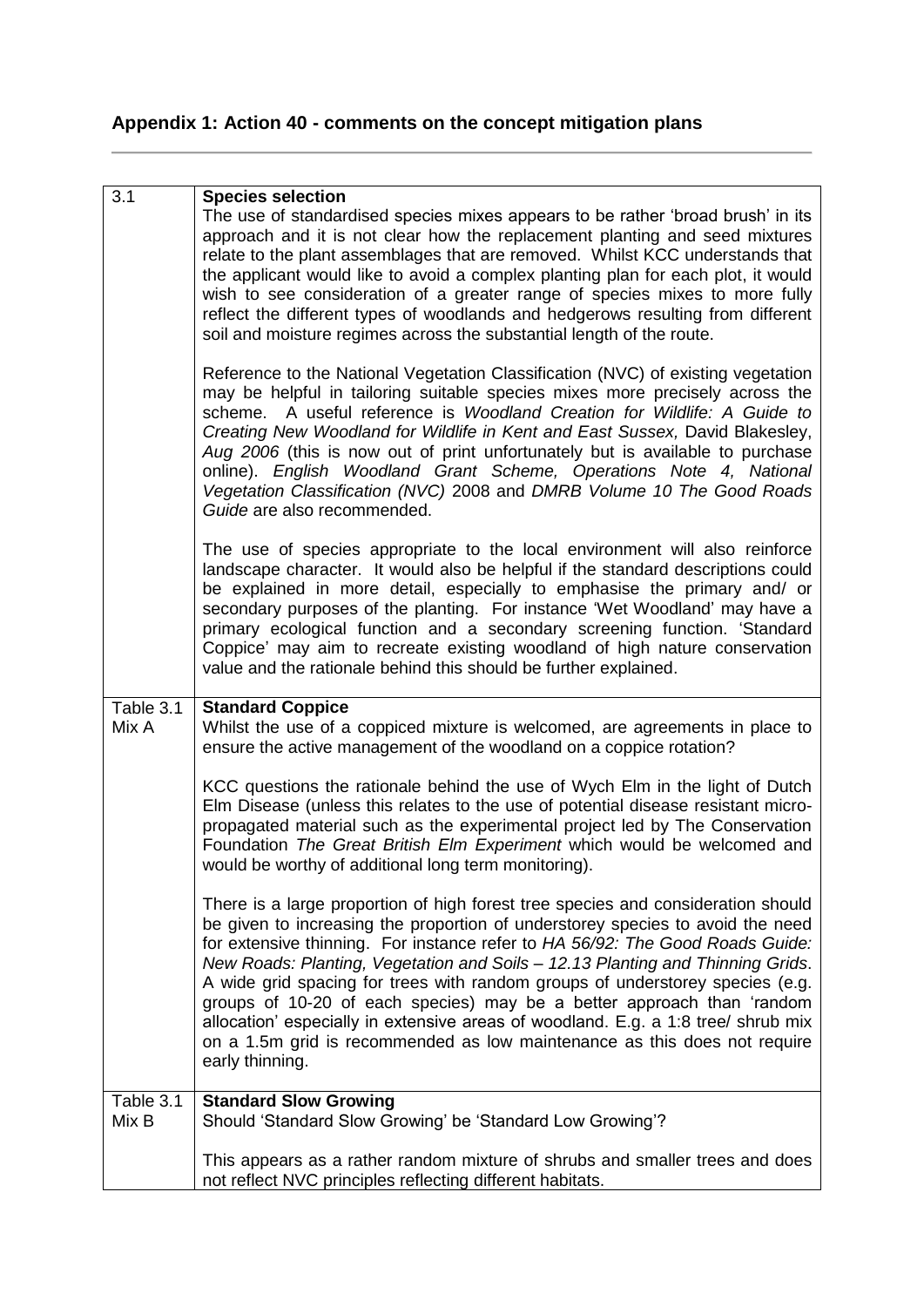|                        | Yew, spindle and privet are only recommended on chalk soils.                                                                                                                                                                                                                                                                                                                                                                                                                                                                                                                                                             |
|------------------------|--------------------------------------------------------------------------------------------------------------------------------------------------------------------------------------------------------------------------------------------------------------------------------------------------------------------------------------------------------------------------------------------------------------------------------------------------------------------------------------------------------------------------------------------------------------------------------------------------------------------------|
|                        | Spindle is not recommended adjacent to arable fields as it is the alternate host<br>of the black bean aphid.                                                                                                                                                                                                                                                                                                                                                                                                                                                                                                             |
|                        | Rowan is only found in very limited areas of Kent and is doubtfully native.                                                                                                                                                                                                                                                                                                                                                                                                                                                                                                                                              |
| Table 3.1<br>Mix C     | <b>Dormouse Habitat</b><br>A matrix layout for trees and understorey species may be a better approach than<br>'random allocation' especially in extensive areas. Spindle is not recommended<br>adjacent to arable fields as it is the alternate host of the black bean aphid.<br>Consideration should be given to adjusting the mixture to accord with soil types,<br>for example to differentiate between neutral and chalk soils if necessary.                                                                                                                                                                         |
| Table 3.1<br>Mix D     | <b>Wetland Mix</b><br>This would be better titled 'Wet Woodland'. Consideration of the relevant NVC<br>recommendations in English Woodland Grant Scheme, Operations Note 4 and<br>other recommended texts would be helpful.                                                                                                                                                                                                                                                                                                                                                                                              |
| Table 3.<br>1<br>Mix E | <b>High Value Mix</b><br>It is not clear what 'High Value' means in this context.                                                                                                                                                                                                                                                                                                                                                                                                                                                                                                                                        |
|                        | Again it is recommended that the species mixture and layout is reviewed against<br>the recommended guidance and tailored to the site environment.                                                                                                                                                                                                                                                                                                                                                                                                                                                                        |
| Table 3.<br>Mix F      | <b>High Impact Mix (Screening)</b><br>Natural England Technical Information Note TIN053 Guidance on dealing with<br>the changing distribution of tree species discusses Quecus ilex (Holly oak) and<br>states that, 'Where it does not currently occur, or is present as only a few trees,<br>it is probably best, if practical, to try to keep this species out'.                                                                                                                                                                                                                                                       |
|                        | It is recommended that the species mixture and layout is reviewed to achieve<br>screening (random allocation may not be appropriate because large areas of<br>lower growing hazel and elder may need to be more uniformly distributed<br>between trees to give the necessary continuity of screening at high and low<br>levels. Species should also be tailored to the local environment.                                                                                                                                                                                                                                |
| Table 3.1<br>Mix G     | <b>Standard Hedge</b><br>Yew is rarely found as a hedgerow species, even on chalk, and may not be<br>appropriate adjoining pasture.                                                                                                                                                                                                                                                                                                                                                                                                                                                                                      |
|                        | Wych Elm - see comments on Mix A.                                                                                                                                                                                                                                                                                                                                                                                                                                                                                                                                                                                        |
|                        | Species should also be tailored to the local environment and consideration given<br>to whether a random allocation is appropriate.                                                                                                                                                                                                                                                                                                                                                                                                                                                                                       |
| Table 3.1<br>Mix H     | <b>Hedgerow Trees</b><br>Species should also be tailored to the local environment. Spacing should not be<br>too uniform but should achieve a natural un-planned look. KCC would suggest a<br>spacing of 5-20m, averaging 10m (the indicative plans show trees too uniformly<br>planted). Where trees are to be planted within existing hedgerows, unless they<br>are within an existing significant gap, it may be difficult to excavate a suitable pit<br>for an extra-heavy standard tree without damaging existing plants, and the new<br>plants may be very vulnerable to drought from root competition. It would be |